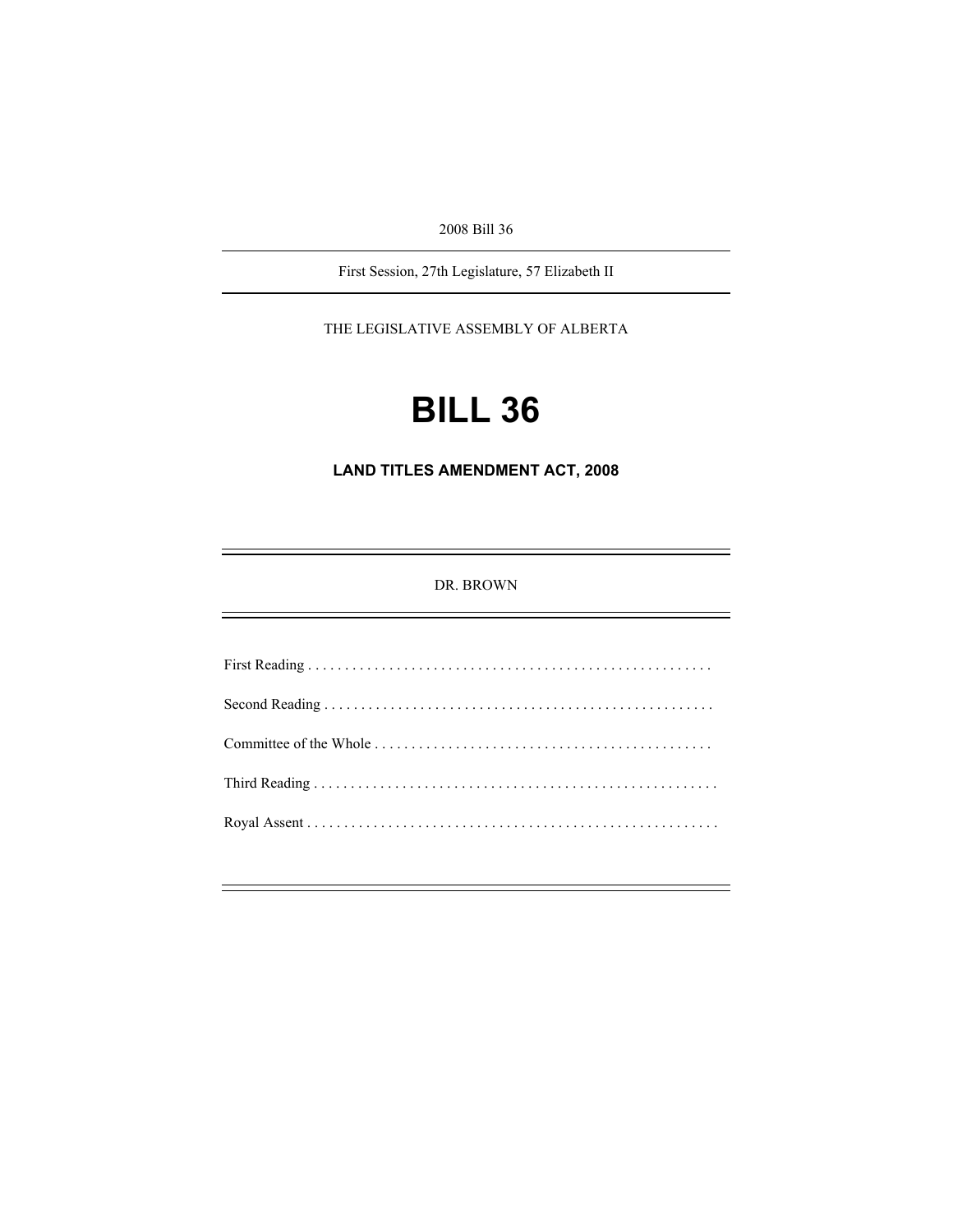*Bill 36 Dr. Brown* 

# **BILL 36**

2008

# **LAND TITLES AMENDMENT ACT, 2008**

*(Assented to , 2008)* 

HER MAJESTY, by and with the advice and consent of the Legislative Assembly of Alberta, enacts as follows:

## **Amends RSA 2000 cL-4**

**1 The** *Land Titles Act* **is amended by this Act.** 

## **2 Section 1 is amended by adding the following after clause (r):**

 (r.1) "pending registration queue" means the instruments and caveats that are waiting to be examined and registered against title in accordance with this Act;

# **3 The following is added after section 14:**

#### **Pending registration queue**

**14.1(1)** The Registrar shall establish and maintain a pending registration queue consisting of instruments and caveats that are waiting for examination and registration.

**(2)** The Registrar shall assign an identification number to every instrument and caveat entered in the pending registration queue.

**(3)** Instruments and caveats in the pending registration queue that create an interest in land or a charge against land must, in respect of other instruments and caveats that affect the same land, be examined and registered in the order in which they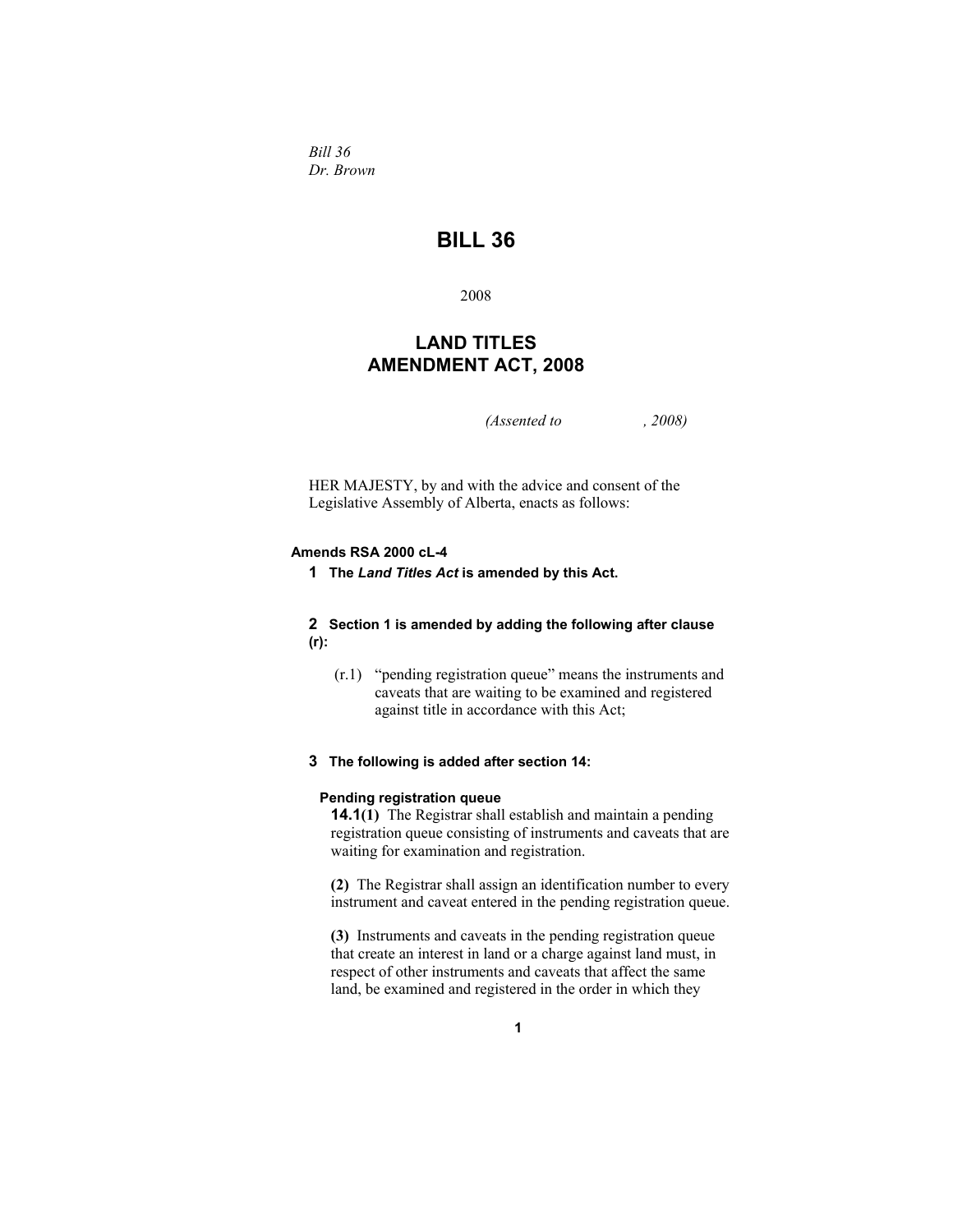# **Explanatory Notes**

- Amends chapter L-4 of the Revised Statutes of Alberta 2000.
- Adds definition.
- Pending registration queue.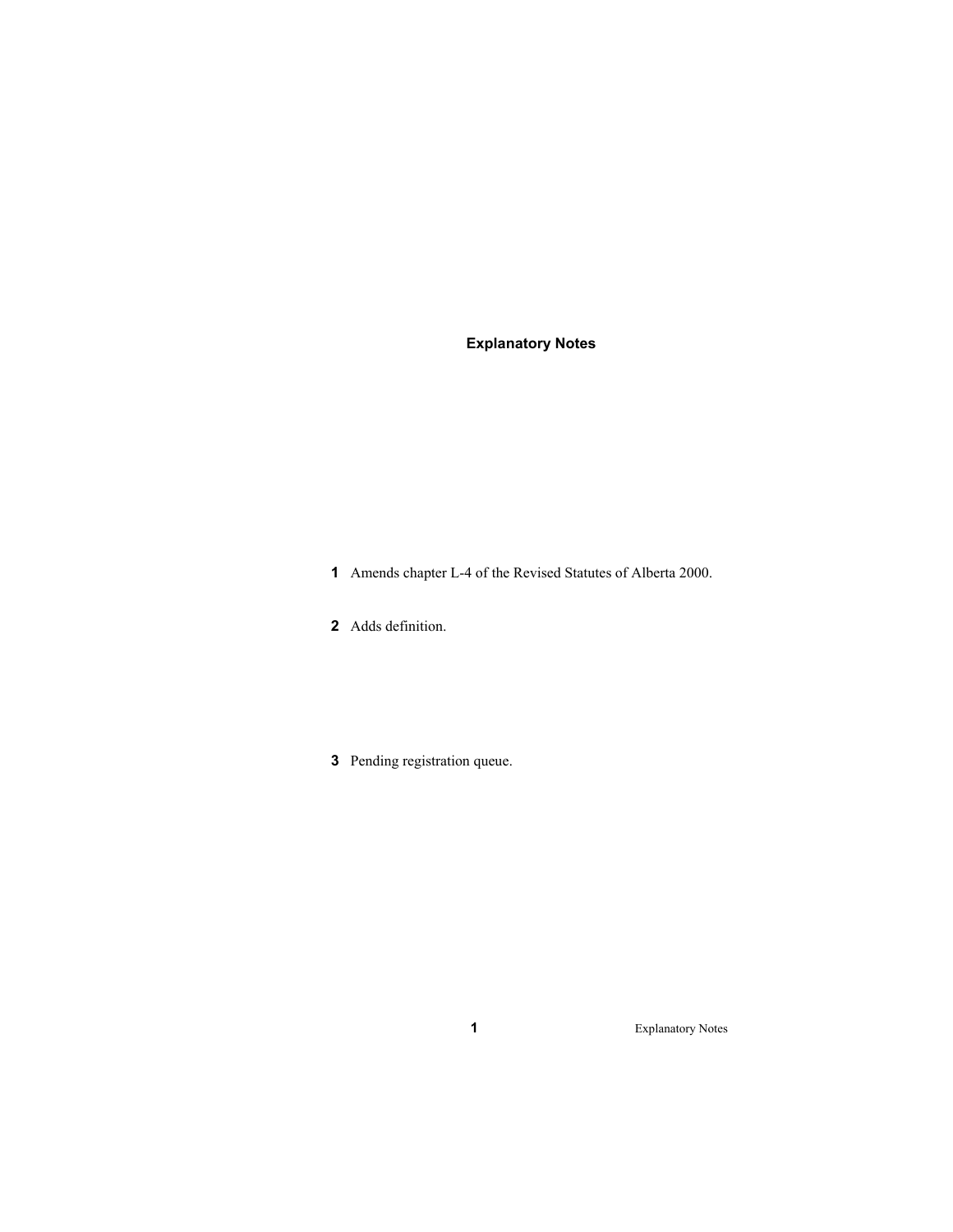were entered in the pending registration queue, as established by the identification numbers assigned to them.

**(4)** Where, pursuant to a court order or an enactment, an instrument or caveat must be registered within a specific period of time, the requirements of the court order or the enactment are deemed to have been satisfied when the instrument or caveat is entered in the pending registration queue.

**(5)** Notwithstanding subsection (3), regulations made under section 213 may provide that instruments and caveats may be registered in a different order, in respect of other instruments and caveats that affect the same land, than the order in which they were entered in the pending registration queue.

#### **4 Section 17 is amended**

- **(a) by striking out** "furnish a search" **and substituting**  "furnish searches";
- **(b) by adding** "and the pending registration queue" **after** "in the register".

**5 Section 91(2)(c) is amended by adding** "or, if that Alberta land surveyor is deceased, retired or otherwise unable to act, an Alberta land surveyor appointed by the Council of the Alberta Land Surveyors' Association to sign for that Alberta land surveyor" **after** "who signed a plan".

**6** Section 92 is amended by striking out "not available, the Director of Surveys has consented to the correction" **and substituting** "deceased, retired or otherwise unable to act, either the Director of Surveys or an Alberta land surveyor appointed by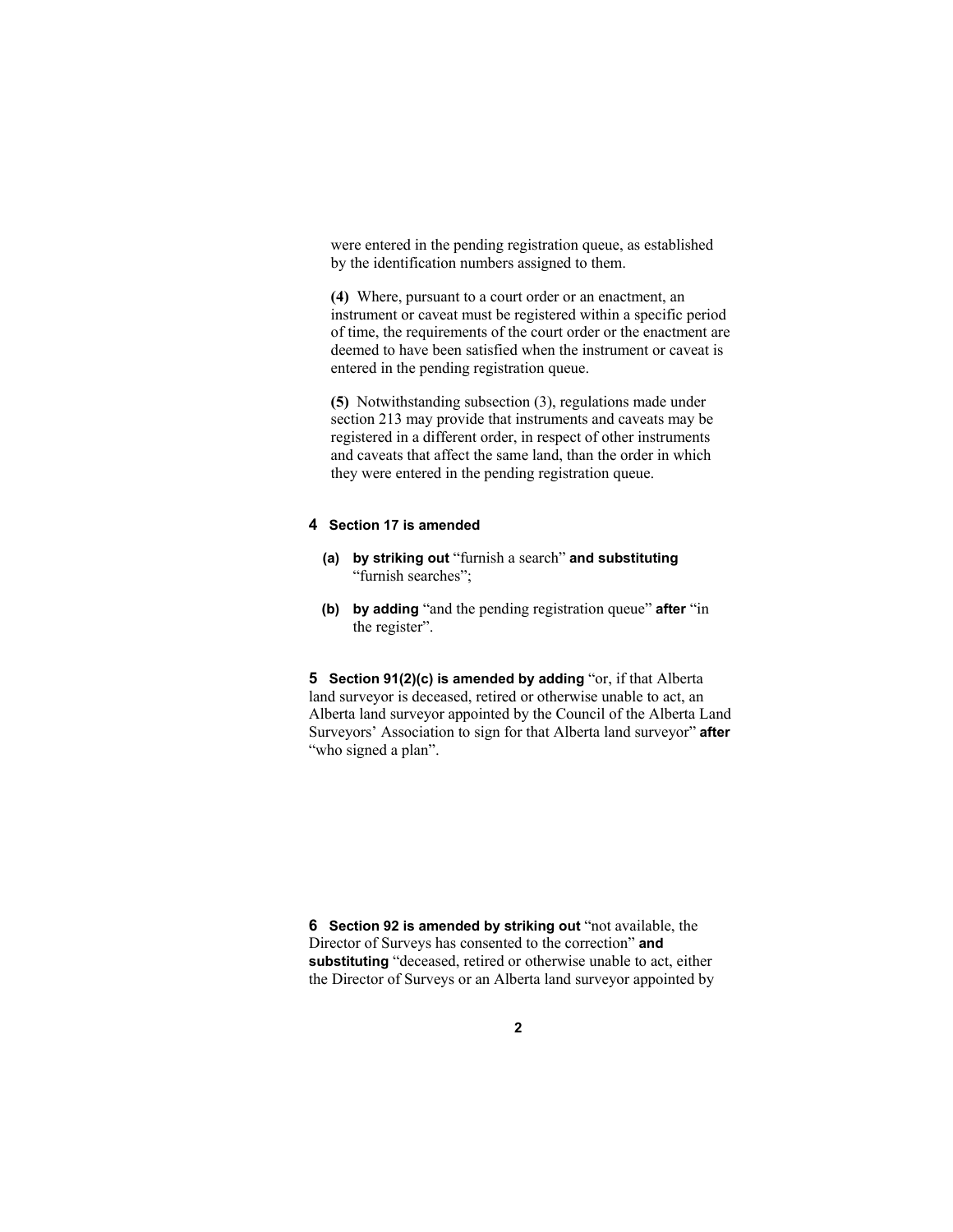#### **4** Section 17 presently reads:

*17 On receiving a request for a search and the payment of the prescribed fee and on the fulfilment of any conditions, criteria or qualifications prescribed by regulation, the Registrar shall furnish a search of the information contained in the register.* 

## **5** Section 91(2) presently reads:

*(2) An application for an order under subsection (1) may be made by* 

- *(a) a person who caused a plan to be registered,*
- *(b) a person deriving title to or some other interest in any land shown on a plan,*
- *(c) an Alberta land surveyor who signed a plan, or*
- *(d) the Registrar.*
- **6** Section 92 presently reads:

*92 When there is an omission, clerical error or other defect in a registered plan, the Registrar may correct the plan if*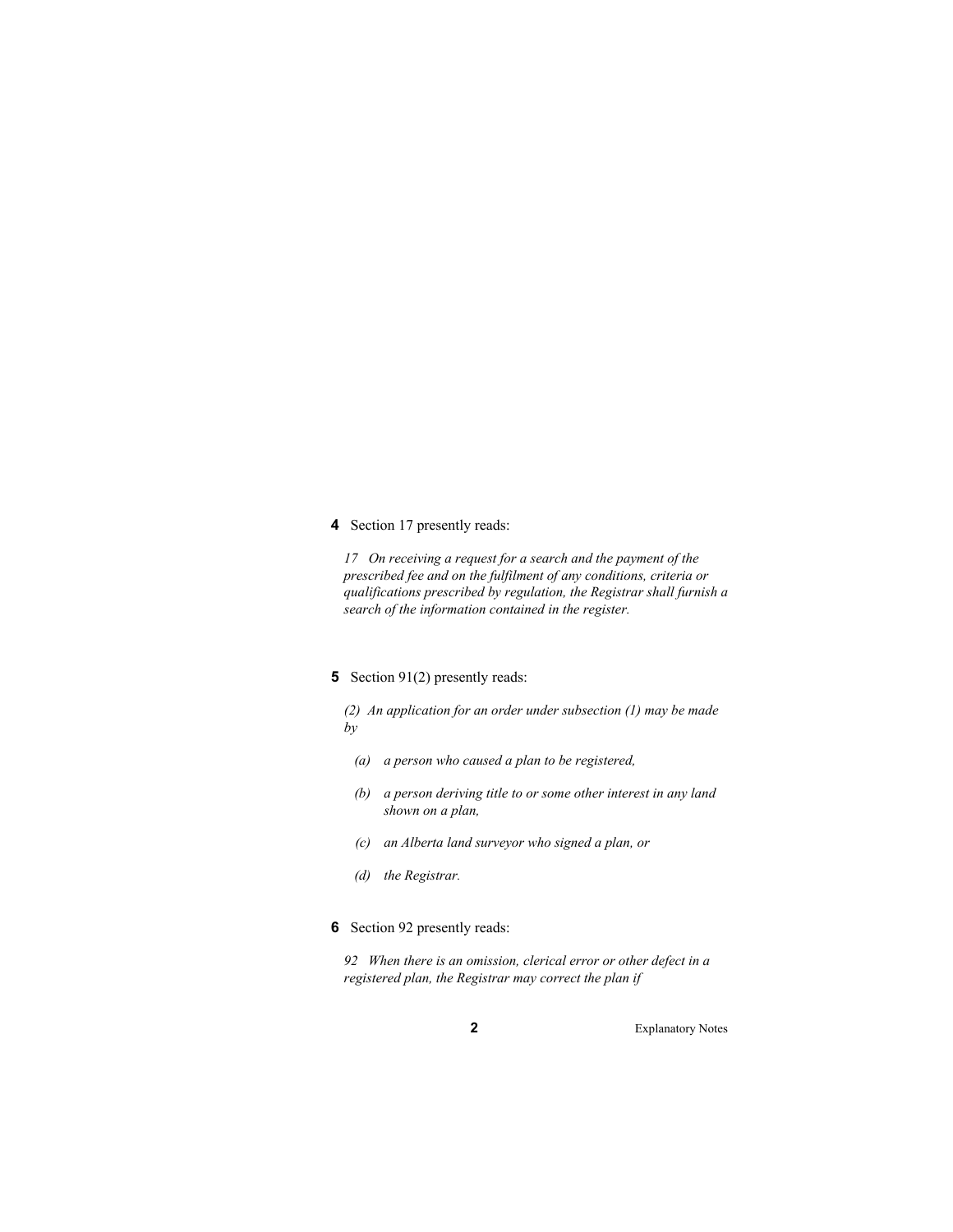the Council of the Alberta Land Surveyors' Association has consented to the correction".

#### **7 Section 151 is amended**

- **(a) by renumbering it as section 151(1);**
- **(b) in subsection (1) by adding** "at any time" **after** "may file a caveat";
- **(c) by adding the following after subsection (1):**

**(2)** Notwithstanding section 14.1, a caveat filed by the Registrar under subsection (1) must be registered as soon as it is filed.

## **8 Section 168 is amended by renumbering it as section 168(1) and adding the following after subsection (1):**

**(2)** Subject to subsection (3), a person has a right of action against the Registrar for the recovery of damages for loss or damage sustained through the registration, in contravention of section 14.1(3), of an instrument or caveat that creates an interest in land or a charge against land unless the registration is in accordance with a regulation made under section 213(c.1).

**(3)** Subsection (2) does not apply in respect of a Registrar's caveat registered in accordance with section 151(2).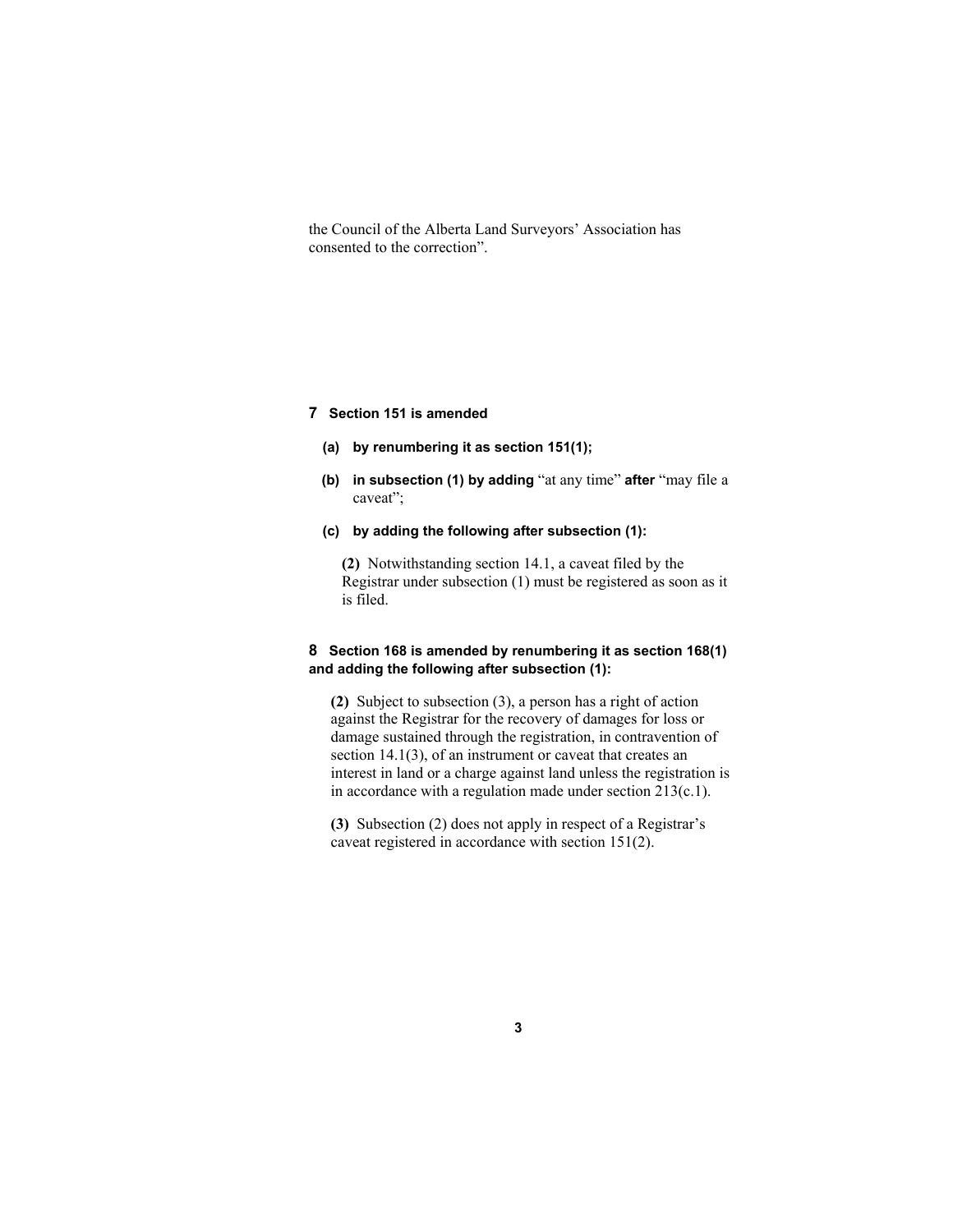- *(a) the Registrar is satisfied that the correction will not adversely affect any person, or*
- *(b) where the correction may adversely affect a person, that person has consented to the correction,*

*and the Alberta land surveyor who signed the plan or, if the Alberta land surveyor is not available, the Director of Surveys has consented to the correction.* 

**7** Section 151 presently reads:

*151 The Registrar may file a caveat on behalf of the Crown, or on behalf of any person who may be under any disability, to prohibit the transfer or dealing with any land belonging or supposed to belong to the Crown or to that person, and also to prohibit the dealing with any land in any case in which it appears to the Registrar that an error has been made in any certificate of title or other instrument, or for the prevention of any fraud or improper dealing.* 

#### **8** Section 168 presently reads:

#### *168 Any person*

- *(a) who sustains loss or damage through an omission, mistake or misfeasance of a Registrar or an official in the Registrar's office in the execution of the Registrar's or official's duties, or*
- *(b) who is deprived of any land or encumbrance or of an estate or interest in any land or encumbrance* 
	- *(i) through the bringing of it under this Act,*
	- *(ii) by the registration of another person as owner of the land or encumbrance, or*
	- *(iii) by an error, omission or misdescription in a certificate of title,*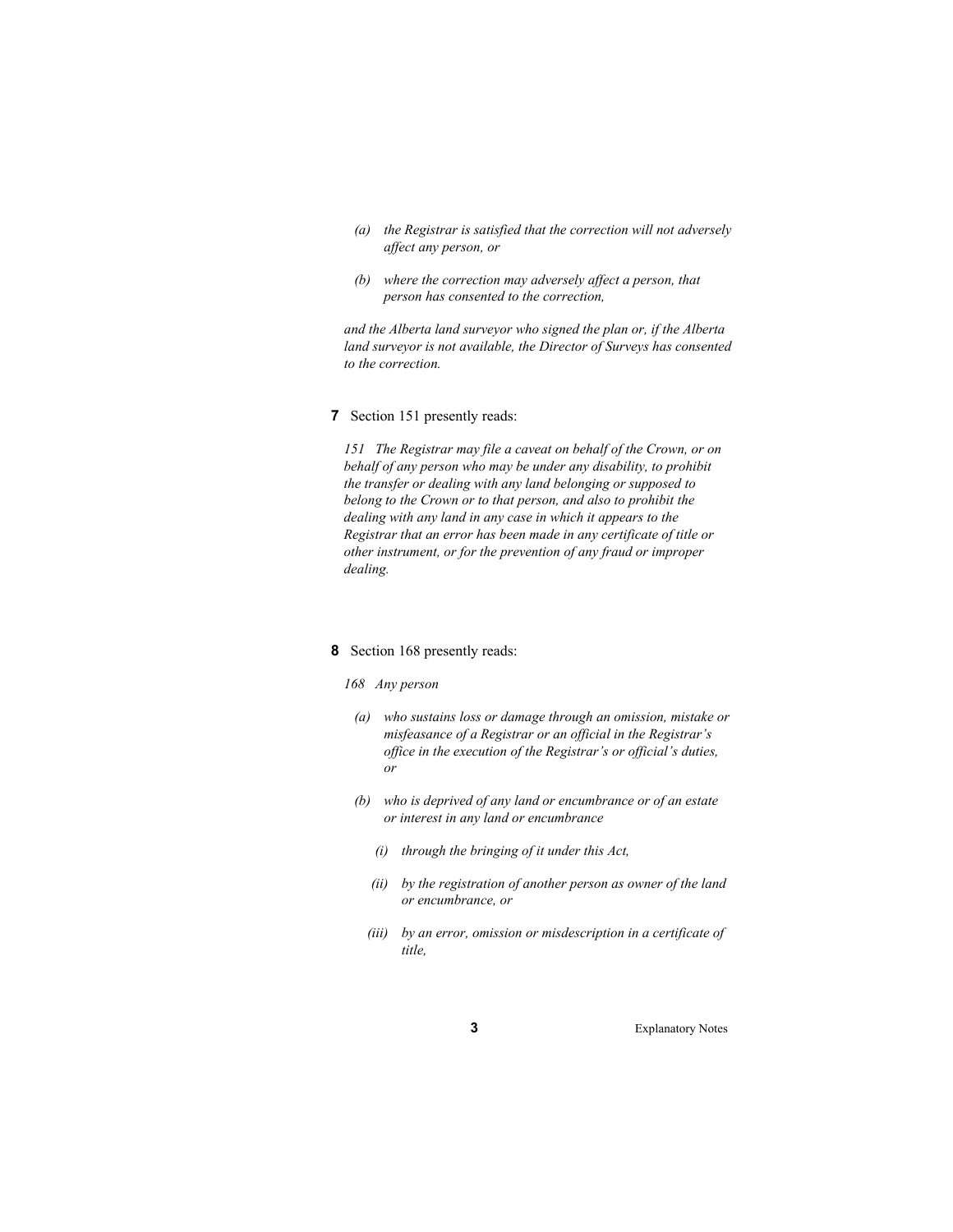#### **9 Section 170 is amended**

- **(a) by renumbering it as section 170(1);**
- **(b) in subsection (1) by adding** ", if the purchaser or mortgagee has made all reasonable efforts to confirm that the transferor or mortgagor is the registered owner of the land" **after** "in section  $183(1)(e)$ ";
- **(c) by adding the following after subsection (1):**

**(2)** The protection for a purchaser or mortgagee referred to in subsection (1) commences when the purchaser's or mortgagee's instrument is registered.

## **10 Section 213 is amended by adding the following after clause (c):**

- (c.1) prescribing the conditions under which instruments and caveats may be registered in a different order, in respect of other instruments and caveats that affect the same land, than the order in which they were entered in the pending registration queue;
- (c.2) prescribing the time within which a rejected instrument or caveat that has been returned for correction to the person who submitted it may retain its place in the pending registration queue;
- (c.3) prescribing the process by which a person to whom a rejected instrument or caveat has been returned for correction may request an extension of the prescribed time referred to in clause (c.2).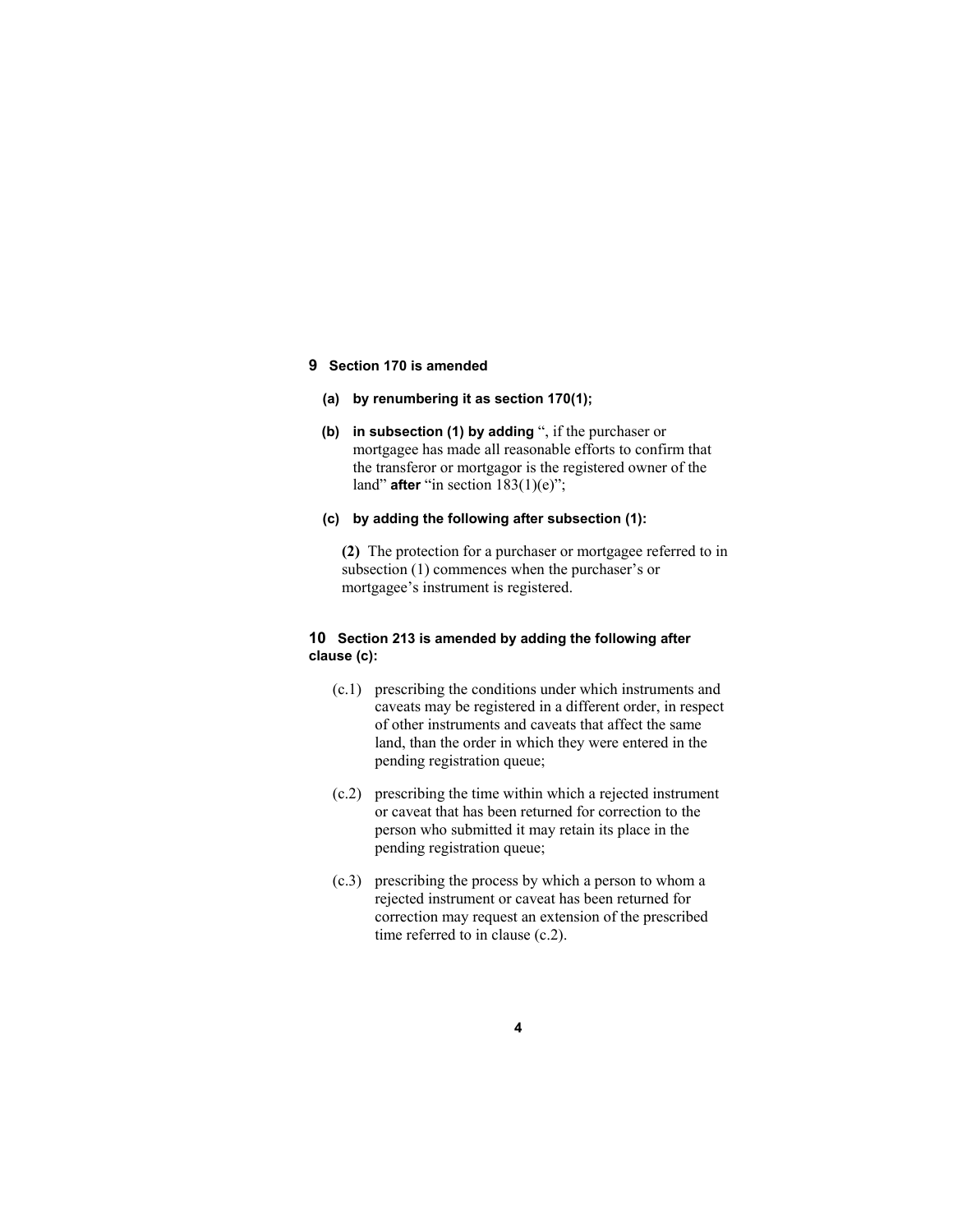*and who by this Act is barred from bringing an action for the recovery of the land or encumbrance or interest in the land or encumbrance,* 

*may bring an action against the Registrar for the recovery of damages.* 

#### **9** Section 170 presently reads:

*170 Nothing in this Act is to be so interpreted as to leave subject to action for recovery of damages, or to action of ejectment, or to deprivation of land in respect of which the purchaser or mortgagee is registered as owner, any purchaser or mortgagee bona fide for valuable consideration of land under this Act on the plea that the purchaser's transferor or the mortgagee's mortgagor has been registered as owner through fraud or error, or has derived title from or through a person registered as owner through fraud or error, except in the case of misdescription as mentioned in section 183(1)(e).* 

#### **10** Section 213 presently reads:

- *213 The Lieutenant Governor in Council may make regulations* 
	- *(a) prescribing forms to be used under this Act;*
	- *(b) prescribing for the purposes of section 19(2) the period of time that must pass before the original of an instrument or caveat may be destroyed;*
	- *(c) prescribing conditions, criteria or qualifications that are to be fulfilled in order for a search of information to be furnished under section 17.*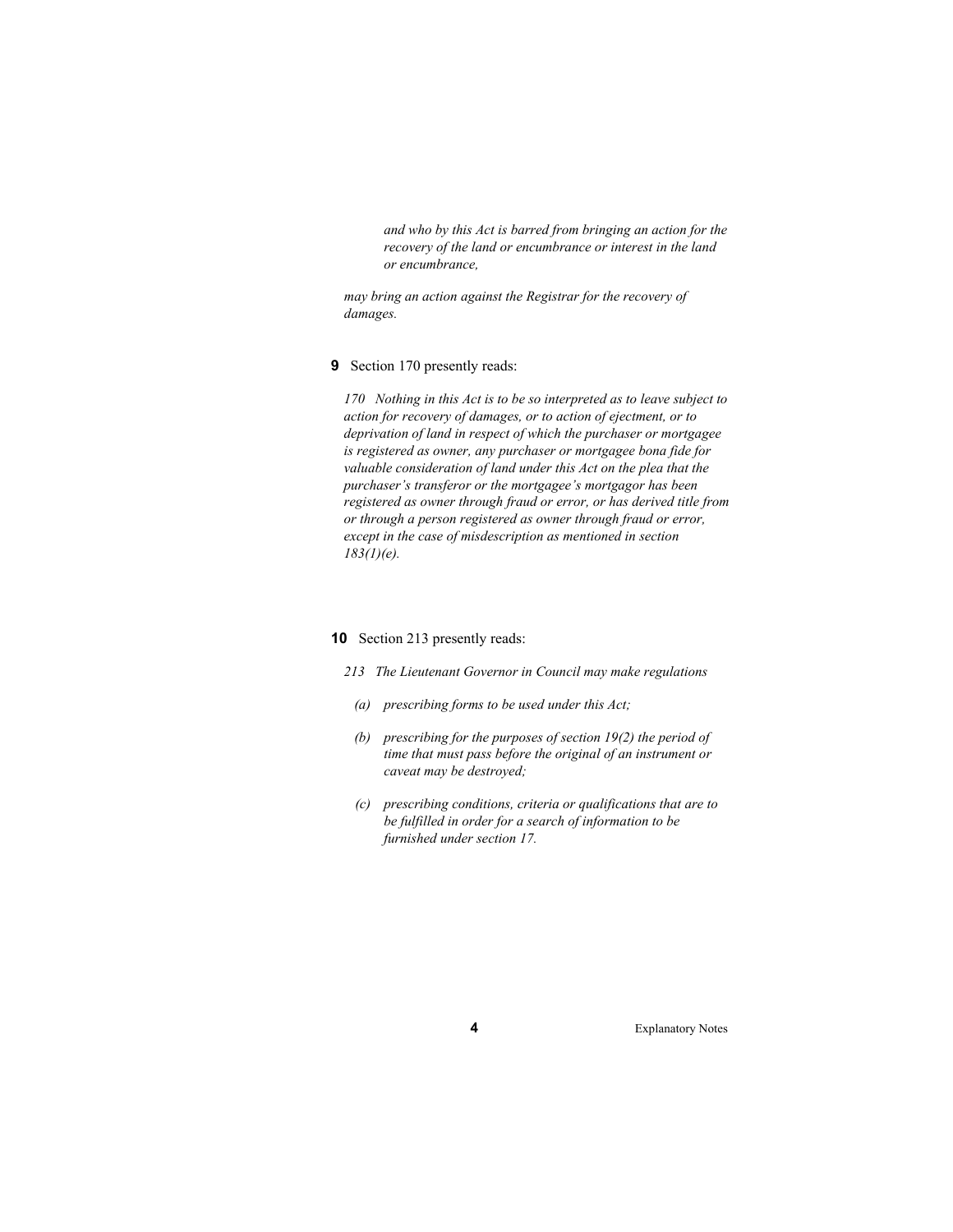**11 The heading to Schedule 1 is amended by striking out "(Section 102)" and substituting "(Section 99)"**.

**12 The heading to Schedule 2 is amended by striking out "(Section 113)" and substituting "(Section 112)"**.

**13 Sections 2, 3, 4, 7, 8 and 10 come into force on Proclamation.**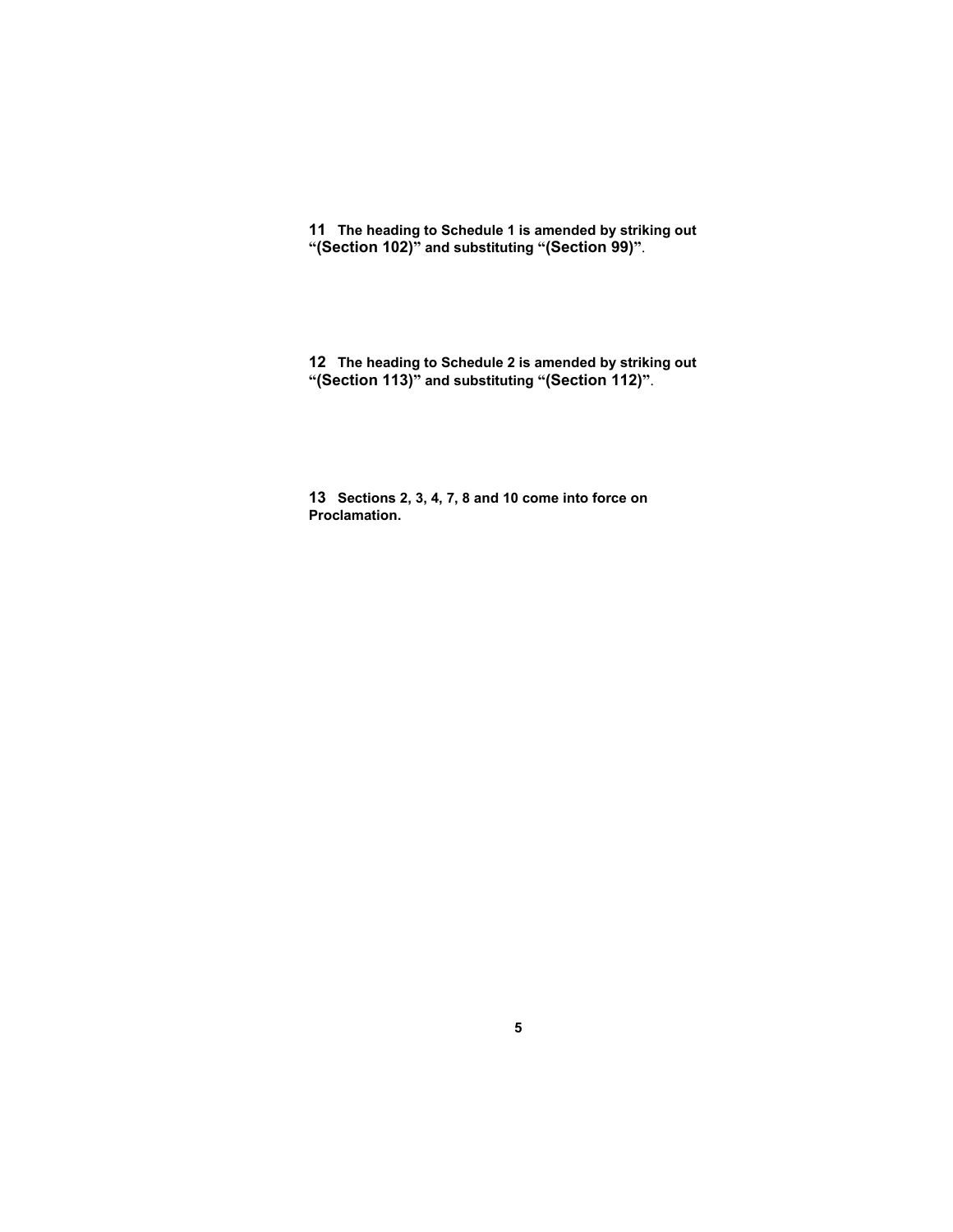**11** The Schedule 1 heading presently reads:

*Schedule 1 (Section 102) Short Covenants in Lease* 

**12** The Schedule 2 heading presently reads:

*Schedule 2* 

*(Section 113) Short Covenants in Mortgage* 

**13** Coming into force.